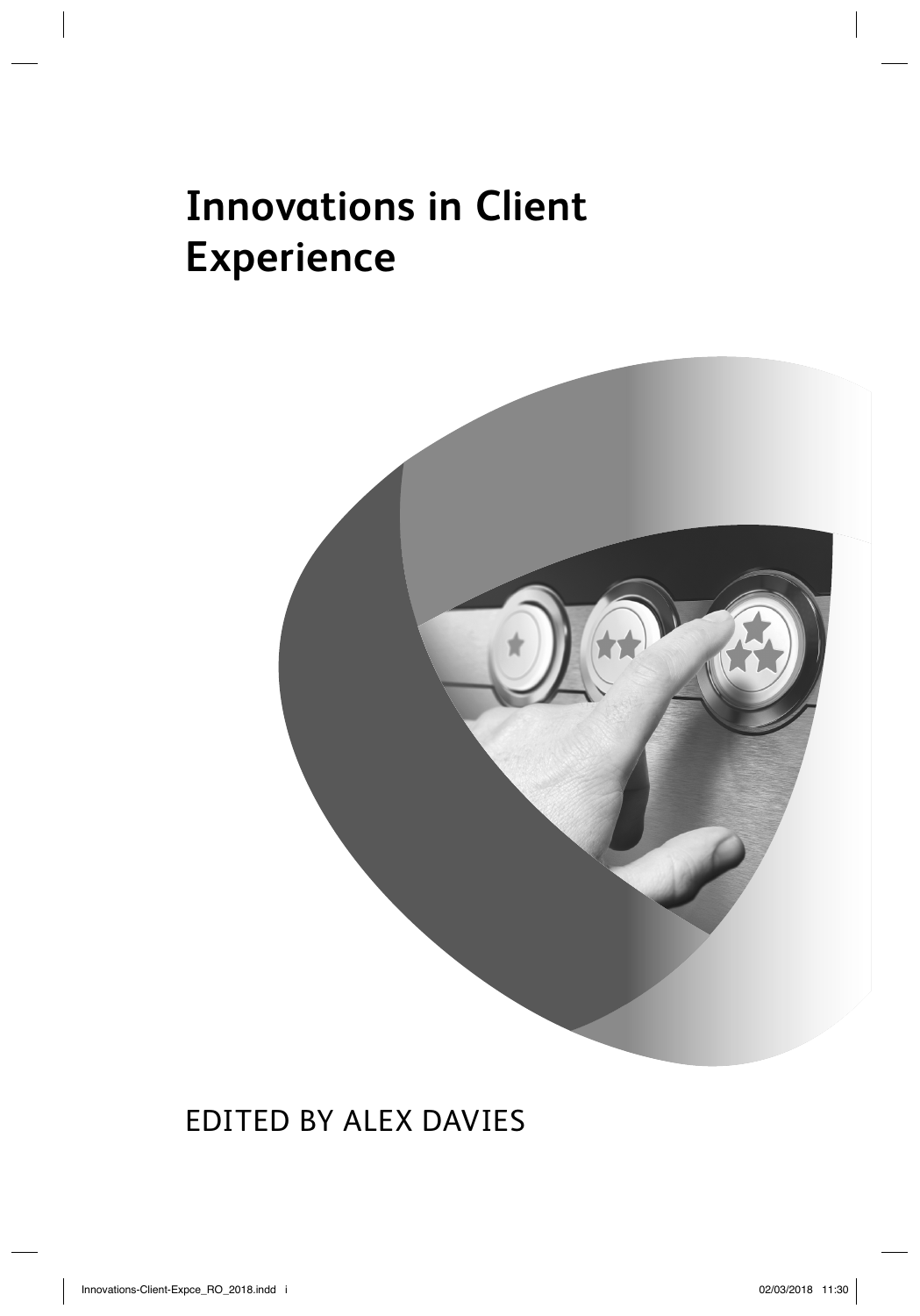**Head of events and books** Leah Darbyshire

**Commissioning editor** Alex Davies

**Editorial assistant** Francesca Ramadan

Published by ARK Group:

UK, Europe and Asia office 5th Floor, 10 Whitechapel High Street London, E1 8QS United Kingdom Tel: +44(0) 207 566 5792 publishing@ark-group.com

North America office 4408 N. Rockwood Drive, Suite 150 Peoria IL 61614 United States Tel: +1 (309) 495 2853 publishingna@ark-group.com

www.ark-group.com

Layout by Susie Bell, www.f-12.co.uk

Printed by Canon (UK) Ltd, Cockshot Hill, Reigate, RH2 8BF, United Kingdom

ISBN: 978-1-78358-322-5

A catalogue record for this book is available from the British Library

© 2018 ARK Group

All rights reserved. No part of this publication may be reproduced or transmitted in any form or by any means, except in accordance with the provisions of the Copyright, Designs and Patents Act 1988 or under terms of a licence issued by the Copyright Licencing Agency in respect of photocopying and/or reprographic reproduction. Application for permission for other use of copyright material, including permission to reproduce extracts in other published works, should be made in writing to the publishers. Full acknowledgement of author, publisher, and source must be given.

DISCLAIMER

This publication is intended as a general guide only. The information and opinions it contains are not intended to provide legal advice. The publishers bear no responsibility for any errors or omissions contained herein.

ARK Group is a division of Wilmington plc. The company is registered in England & Wales with company number 2931372 GB Registered office: 5th Floor, 10 Whitechapel High Street, London, E1 8QS. VAT Number: GB 899 3725 51.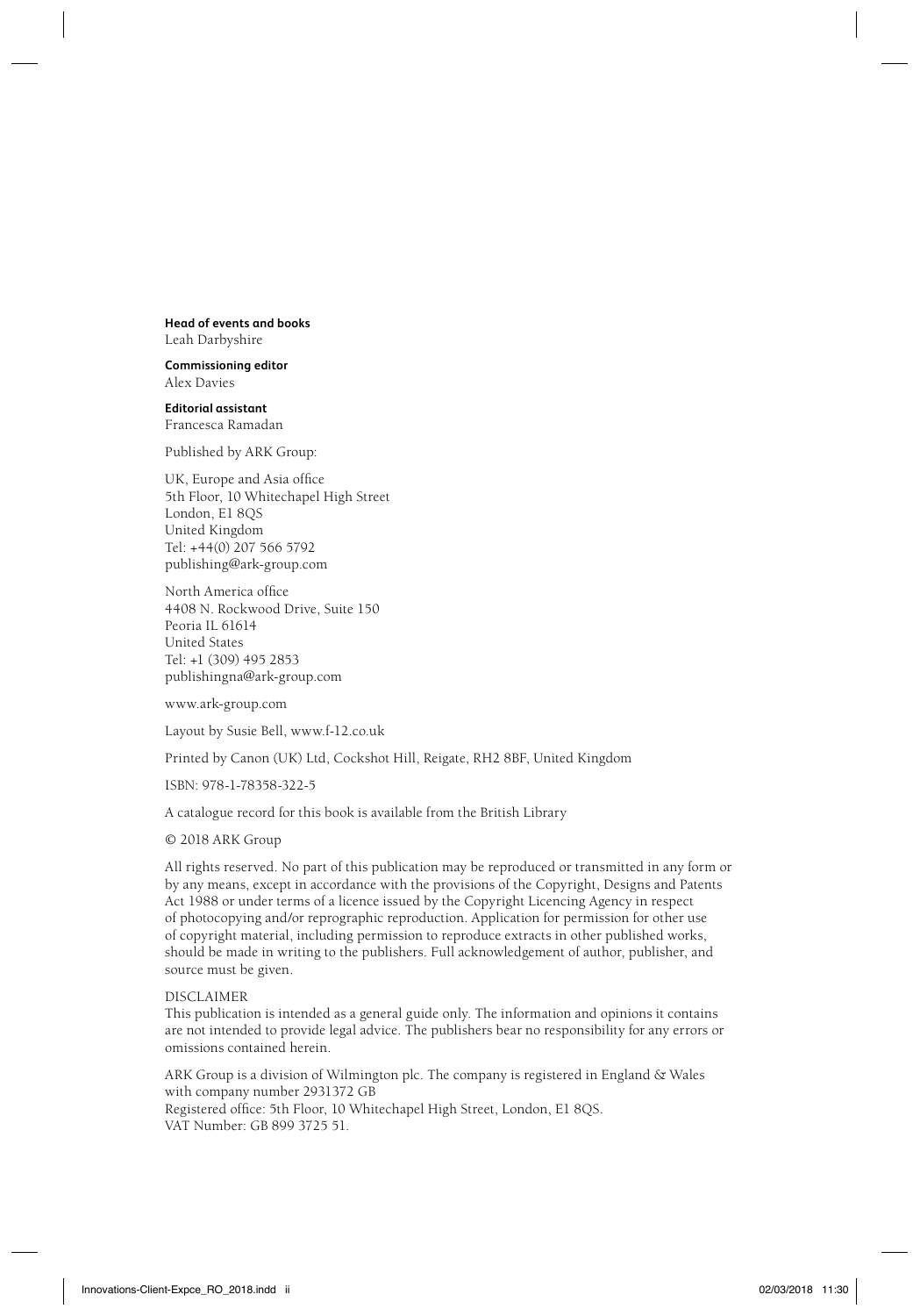## **Contents**

Executive summary

About the authors

Chapter 1: Delivering a great client experience *Ken Grady, adjunct professor, Michigan State University College of Law*

Chapter 2: To serve – the key principles of client service *Julian Summerhayes, solicitor, coach, and speaker*

Chapter 3: Client journey mapping *Yolanda Cartusciello, partner, PP&C Consulting*

Chapter 4: Measuring value using outcome-based strategies *Kim Carr, managing partner, FBC Manby Bowdler*

Chapter 5: Client feedback – asking the hard questions to gain the best results *Nathaniel Slavin, founder and partner, Wicker Park Group*

Chapter 6: The importance of listening to enhance client experience *Sally Dyson, director, Firm Sense Ltd*

Chapter 7: Client experience – an expanded view of brand Edwin Bodensiek, chief client experience officer, and Ryan Burruss, director *of marketing, Miles & Stockbridge*

Chapter 8: Technology – creating value for clients through innovative ways of working *Stephen Poor, chair emeritus, Seyfarth Shaw*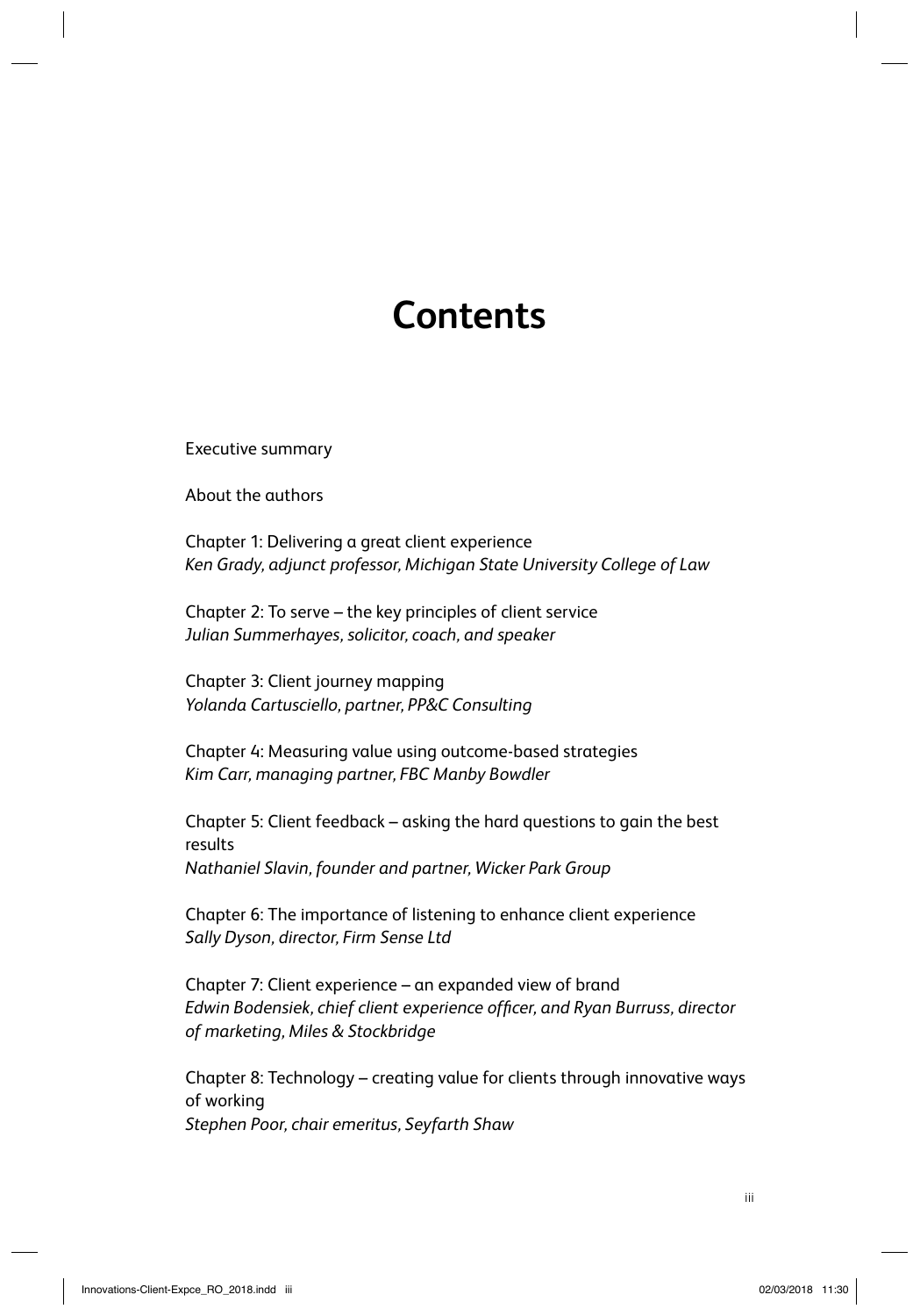Contents

Chapter 9: Enhancing the client experience with technology Judith McKay, chief client and innovation officer, McCarthy Tetrault LLP

Chapter 10: The LawNet mark of excellence - lessons for law firms *Helen Hamilton-Shaw, member engagement and strategy director, LawNet*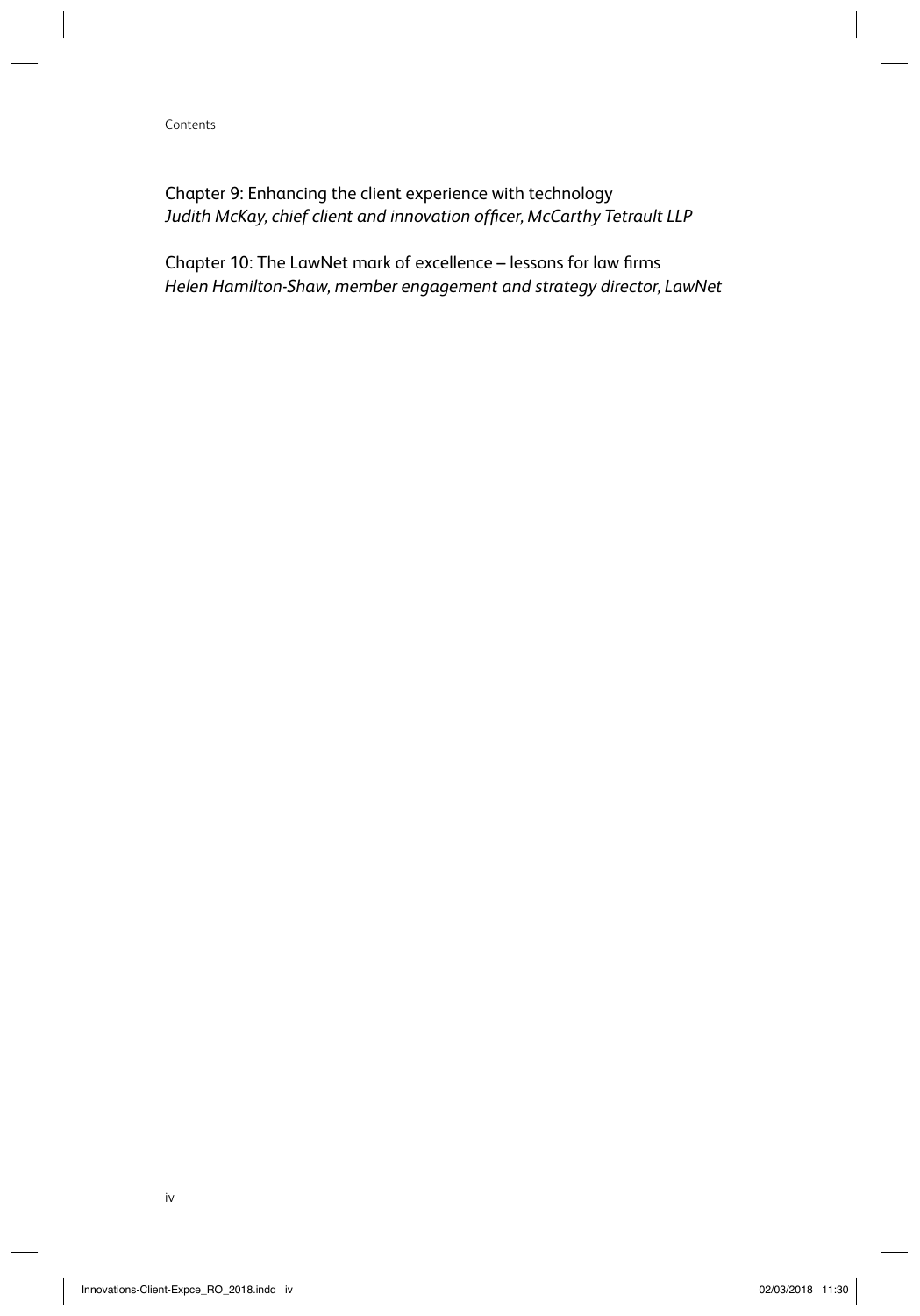#### **Executive summary**

Client experience (CX) is by no means a new concept. Ever since the service industry came into being, providing excellent customer service has been a key concern, with particular focus on how the client experiences the service they are receiving.

Yet, client experience is rarely delivered well. Inconsistencies, errors, and an endlessly unanswered phone lead to frustration on the part of the client, and a feeling that they are worth little more than a signature on the monthly timesheet.

So, how do law firms, and individual lawyers, ensure they exceed expectations, and deliver the best customer experience possible? And what benefits – tangible and intangible – does this bring?

*Innovations in Client Experience* brings together a collection of global contributors, giving their thoughts and advice on how the legal profession can up its game in client experience, offering innovative strategies and pragmatic advice to those law firms concerned they need to improve their CX.

In chapter one, Ken Grady, adjunct professor at Michigan State University College of Law, highlights that among the challenges law firms face, fixing the client experience ranks as low cost and high return on investment. Yet, despite the advantages and no meaningful disadvantages, lawyers still fail to do so. Lawyers still file briefs filled with errors, create confusing and incorrect documents, and treat their clients with less respect than the local coffee shop when it comes to a consistent, quality experience. In the opening chapter, he sets out some key ways in which this trend can be reversed.

In chapter two, Julian Summerhayes argues the point that lawyers are there, first and foremost, to listen to their clients, and help solve their problems. The trouble is, oftentimes, empathy is missing, and lawyers don't truly serve their clients' needs, but rather point towards a solution that is easy for them to deliver. In this chapter, he offers a radical new way of doing business – offering a money back service in the event

v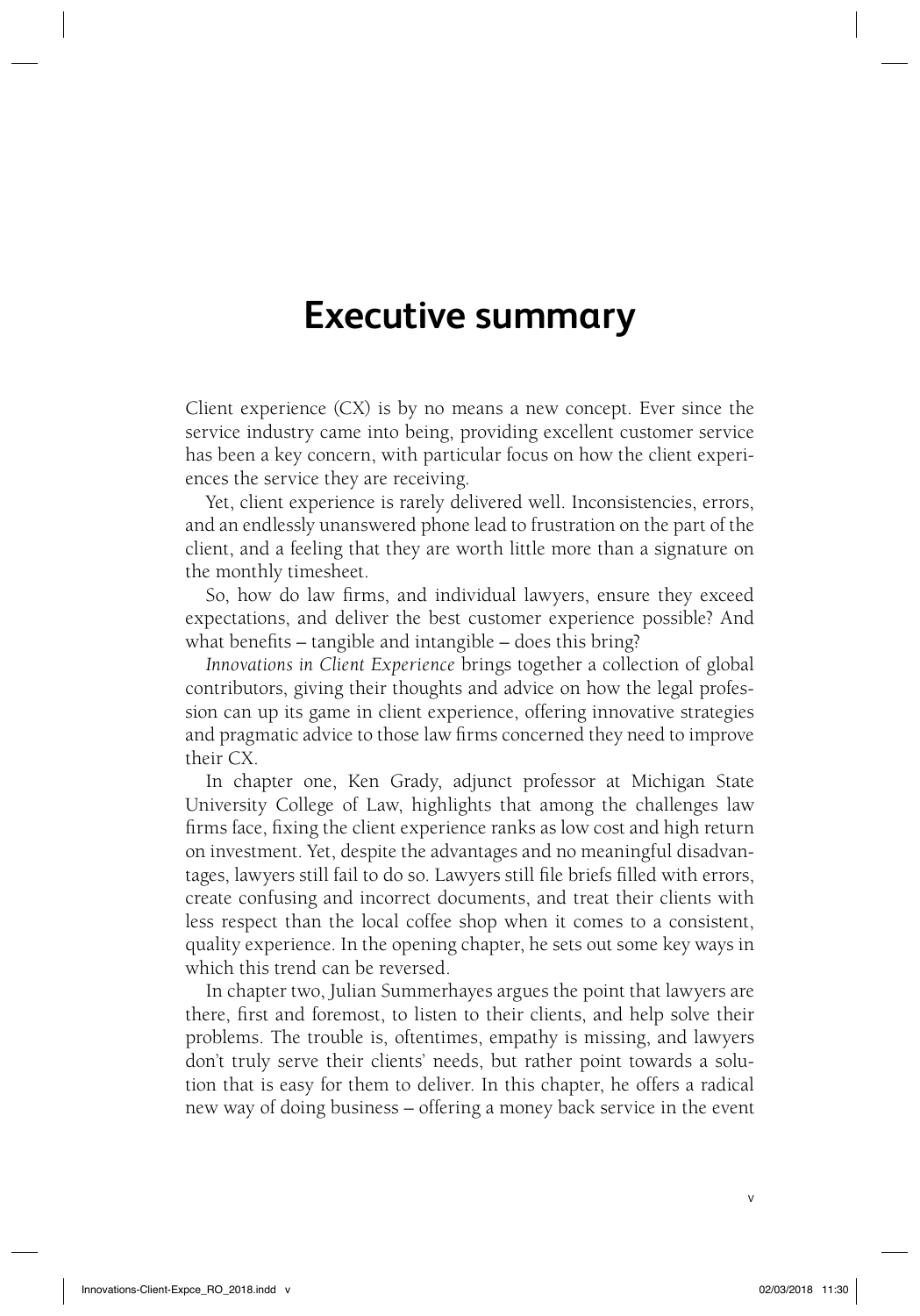that the lawyer doesn't deliver. Because what better way to motivate the lawyer, than to truly put them in the clients' shoes?

In chapter three, Yolanda Cartusciello, partner at PP&C Consulting, demonstrates that differentiating the client experience is a critical component of a law firm's success, and client journey mapping is an effective tool in helping firms differentiate that experience. While client journey mapping may be new to law firms, the technique has been used successfully by corporations across industries and around the world. Consumer product and B2C organizations such as Amazon, Apple, and Disney, as well as B2B and consulting firms such as IBM and McKinsey, have focused on the client journey as a way of improving and distinguishing the client experience.

PP&C Consulting has translated and adapted this technique for the law firm environment, mapping the technique with law firm practice and industry groups, as well as in business development training programs, to help lawyers and firms better understand the experiences they deliver and how those experiences might be improved.

Differentiation through stellar service lies at the heart of FBC Manby Bowdler's vision to be the firm of choice for its community of SMEs, corporates, and high net worth clients. Recognizing that measurement is vital for future development, Kim Carr, managing partner, outlines in chapter four the ways the firm uses client service auditing and online surveying to identify and filter back into departments what is working and what needs changing.

Client feedback is central to the most successful, valuable, and innovative client relationships. While many outside counsel demonstrate an understanding of the legal problems presented by clients, and are dedicated to delivering the best possible client service, not enough time, energy, and resources are poured into asking questions that will lead to increased loyalty, uncover opportunities to add greater value, and stay top of mind. Clients' needs rapidly change. In chapter five, Nathaniel Slavin, founder and partner in the Wicker Park Group, explores how firms can, and should, ask the hard questions to create the best possible client experience, and even innovate how that experience is delivered.

For some years, law firm leaders have recognized the importance of putting their clients at the heart of their business development strategy. To do so, they must be able to understand and anticipate their clients' needs and wishes. Sally Dyson, of Firm Sense Ltd, argues in chapter six that the best way to do this is to solicit feedback and to listen to clients. Despite the aspirations of law firm leaders and directors of business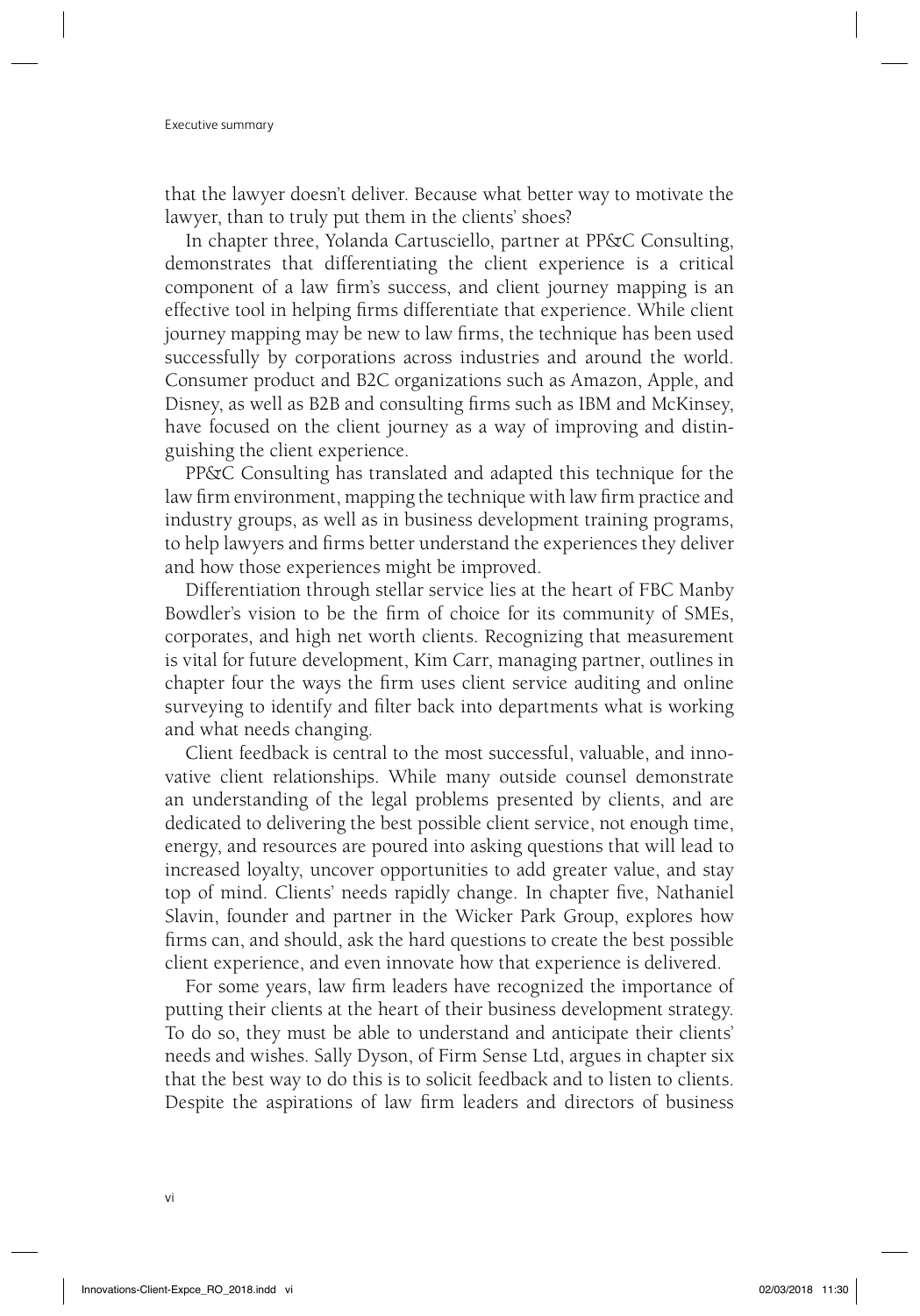development, many firms fail to engage in a consistent and meaningful way with their clients. Individual partners may not perceive the need or are unsure of how to proceed. This chapter will help individual lawyers to overcome their fear of engaging with their clients outside the narrow confines of their transactional interaction.

Within the context of a rapidly evolving marketplace, competitive pressures are greater than ever – and building. In chapter seven, Ed Bodensiek and Ryan Burruss of Miles and Stockbridge cover the newest wave of both measuring a brand and defining it: the delivery of a superior client experience. Moving past basic concepts of customer service, the more comprehensive CX model involves an inclusive, panoramic approach that positions marketing and business development in the center of operations – blurring traditional lines between finance, human resources, IT and practice management, as well as what it means to "live the brand".

By looking at the general corporate climate as a whole, and then drilling down through the first-hand experiences of an AmLaw 200 law firm's innovative approach, this chapter showcases the power of strategy and change management to redefine how clients measure value – not as a function of cost, but of benefits. For the mid-Atlantic-based Miles & Stockbridge, CX is now a core business strategy. As one of the firm's clients stated, "I feel like a rock star here".

Lawyers have long had a love-hate relationship with technology. The notion of lawyering as an art form puts attorneys at arms-length from computers and automation. At the same time, the tools of the trade are increasingly based in technology. As that technology becomes ever more sophisticated, it challenges lawyers to adapt to a different way of delivering legal expertise.

Artificial intelligence. Robots. Machine learning. The language and concepts seem very new. Yet, the role of technology in the delivery of legal services is not. Over the past few decades, technological innovation has played an important role in slowly reshaping the way in which lawyers conduct their profession. The pace and pervasiveness of change, however, has rapidly accelerated. Emerging technologies, that seem to be developing at a bewildering pace, promise a deeper and more fundamental change in the way in which lawyers operate. Chapter eight, written by Stephen Poor, chair emeritus at Seyfarth Shaw, reviews the historical context of the industry's relationship with technology, and discusses the current stage of technological innovation. Stephen then offers perspectives on how new technologies can augment the role of people and work to reshape or enhance the attorney/client relationship.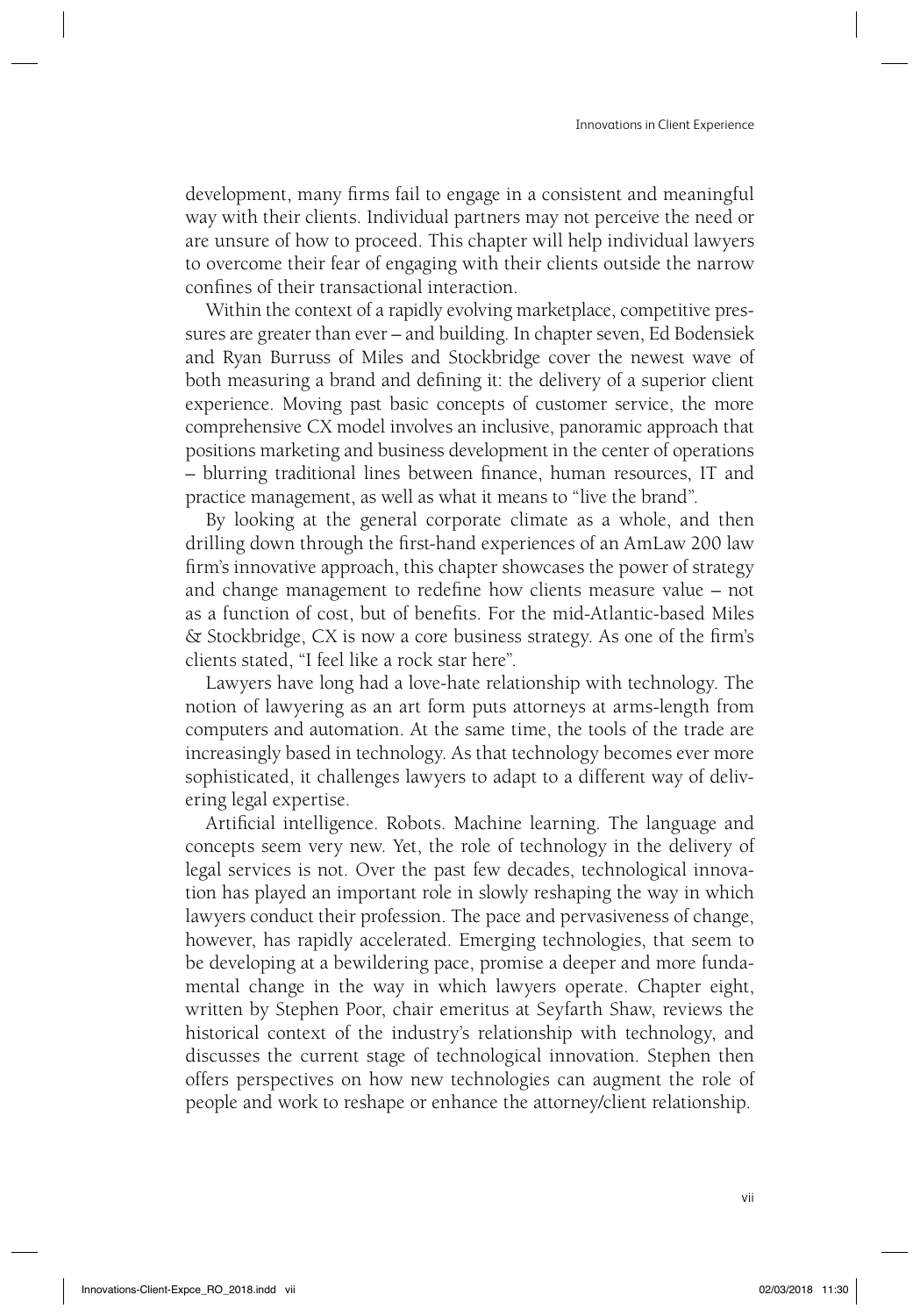Executive summary

Staying with the technology theme, in chapter nine, Judith McKay, chief client and innovation officer at McCarthy Tétrault, outlines the strategy and process behind the development of the firm's groundbreaking software platform, which acts as a single point of reference for information and activities related to every aspect of the client relationship. Offering lessons learned from the design and implementation of the system, including the benefits of taking an iterative approach, and the need to balance deep functionality with an utterly simple user interface, Judith shares solutions to challenges such as selecting software, gathering and entering data, encouraging lawyer adoption, and making continuous improvements to the system. Filled with practical insights and useful guideposts for others looking to adopt a culture of client service excellence, this chapter provides a blueprint for integrating technology into the client service environment at any law firm.

Client service and communication remain the most important drivers to future law firm growth, according to one of the sector's largest research projects, undertaken by LawNet as part of the delivery and audit of its Mark of Excellence. In this final chapter, Helen Hamilton-Smith, LawNet's member engagement and strategy director, outlines how LawNet's network members take part in regular client service audits, with a mix of walk-ins, telephone calls, web enquiries, and out-of-hours calls, combined with online benchmarked customer satisfaction surveying, to identify and measure strengths and weaknesses, and overall satisfaction levels. The results are used to guide future support and developments across the network and within individual firms.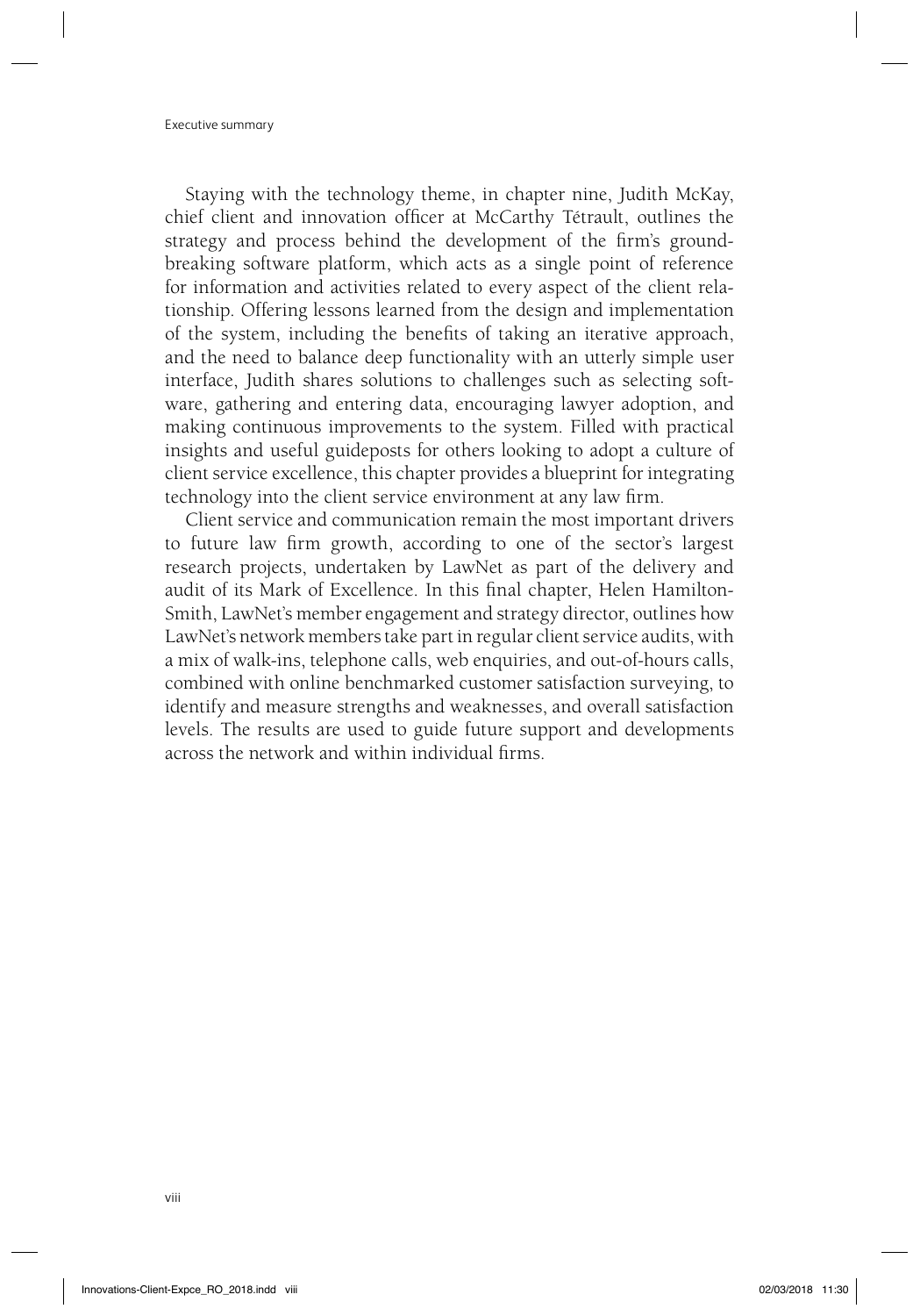## **About the authors**

As chief client experience officer at Miles Stockbridge, **Edwin Bodensiek** leads the charge on developing and maintaining a comprehensive, premier client service "experience" for the firm. Ed is responsible for developing and implementing a single, distinctive vision across all methods of client interactions. His key focus is to align the voice of the client to strategy and services, as well as to enhance employee experience through culture change. Ed joined the executive leadership team in May 2016. Ed brings a deep background creating distinctive experiences for patients, referral sources, and employees as a significant part of his role as vice president of communications and branding with Select Medical, a \$4bn public company. Prior to that, Ed worked for a co-op agency of the US State Department, where he served as director of public affairs for the US Fulbright Scholar Program. He has also worked at the US Department of the Treasury, where President Bush appointed him director of outreach to help establish the President's Advisory Council on Financial Literacy. Earlier in his career, Ed served as vice president of government relations and outreach for Junior Achievement USA, and as senior associate director of communications for The Johns Hopkins University Berman Institute of Bioethics.

Ed advocates for a more intentional design to integrate customer experience, employee experience, and branding. He frequently gives talks on "CX thinking" – specifically how the concept of brand should expand to include heightened customer expectations for every touch point of a business, regardless of industry.

For almost 20 years, **Ryan Burruss**, director of marketing at Miles & Stockbridge, has employed his background in writing, editing, and graphic design in service to helping companies and organizations get their story out into the world. A seasoned legal marketing professional with more than a decade of experience in the industry, Ryan focuses his efforts on reaching the business leaders both of today, and those of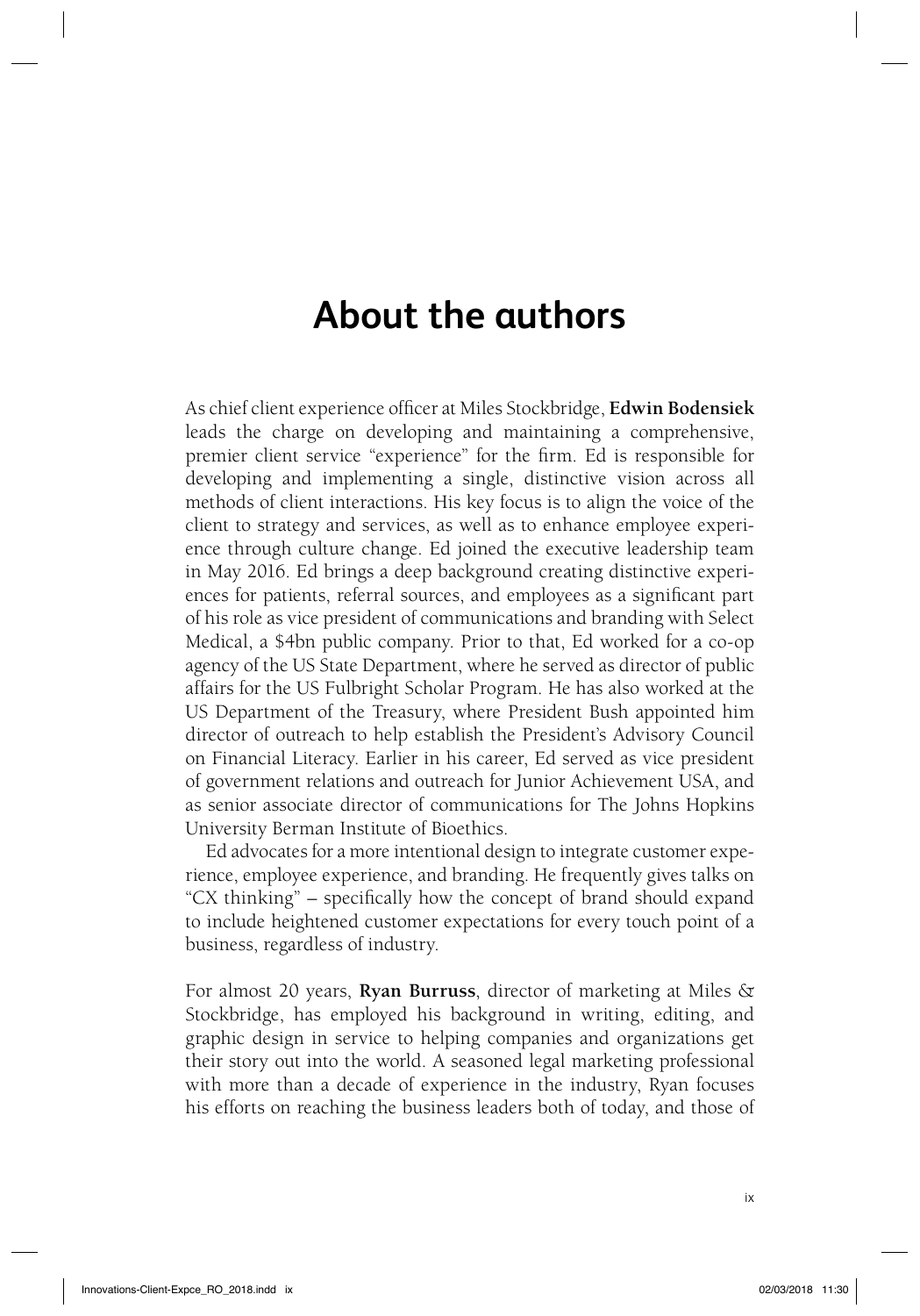tomorrow. Throughout his career, he has brought to the table the experience needed to provide high-level, cutting-edge insight to colleagues navigating the challenges – and, more importantly, the opportunities – facing them as service providers, particularly in the context of the legal world's fast-moving and ultra-competitive business climate.

As the director of marketing for Miles & Stockbridge, a full-service AmLaw 200 firm consisting of more than 250 lawyers, Ryan helps manage the firm's external branding initiatives and provides strategic direction regarding its presentation and messaging across the full complement of traditional and digital outlets available to its marketing team.

**Kim Carr** has been managing partner of FBC Manby Bowdler LLP since 2005. Previously, she headed the firm's private client department, before leading the merger of FBC Solicitors with Manby Steward Bowdler LLP in 2008. She was named LawNet managing partner of the year in 2012 and has been chair of the LawNet board since 2015. FBC Manby Bowdler is a 30-partner firm with over 200 staff working from six offices across the UK. Alongside rankings in the Legal 500 and *Chambers*, the firm is annually recognised in the *Sunday Times* Best Companies to Work For listings.

For more than 20 years, **Yolanda Cartusciello** has served in senior administrative leadership roles in major law firms, including Debevoise & Plimpton and Cleary Gottlieb. She has led marketing teams, designed business development and media strategies, and implemented client development programs. She has been the chief architect of profile enhancement strategies, perception studies, branding exercises, comprehensive client interview programs, and practice and lateral partner rollouts. She has adapted the customer journey mapping technique for use by law firms, and has trained and advised firms on its use. She is a frequent lecturer and author on client journey mapping and the customer experience. Yolanda has also created business development and communications training and coaching programs for lawyers at all levels.

**Sally Dyson** is the director of Firm Sense Limited, a legal and professional services sector specialist consultancy where she provides a combination of client listening, executive coaching, and business skills training to help her clients to enhance their personal and team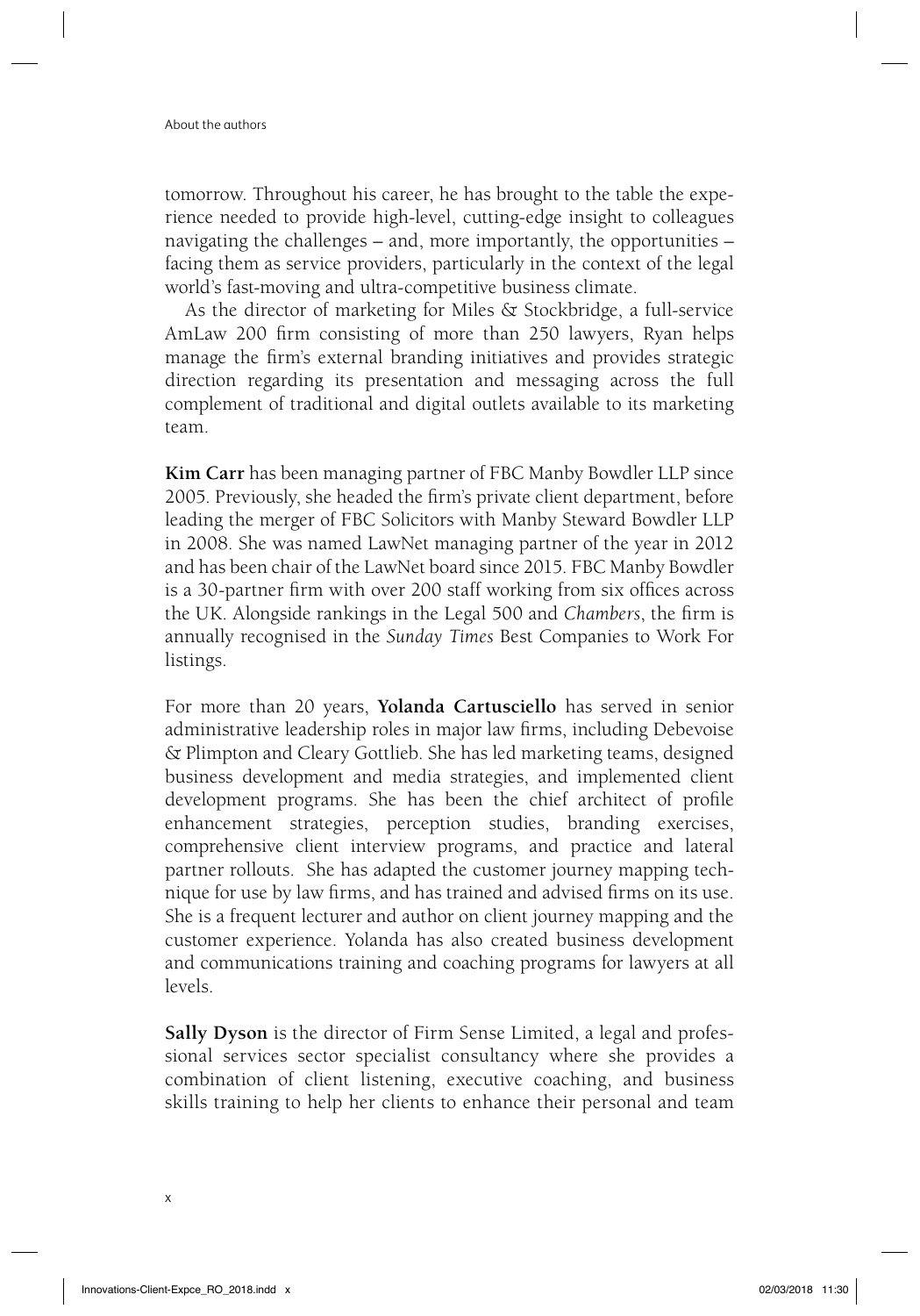effectiveness and to create and implement client-focused success strategies. Sally's experience working both as a private practice solicitor and as an in-house lawyer inspired her to found Firm Sense to bridge the communication gap between professional services providers and their clients. In addition to her legal qualifications, Sally received her business coach training by undertaking the Meyler Campbell "Mastered" program accredited by the Association for Coaching. Sally is able to administer a range of psychometric and aptitude tests, holds a Lean Six Sigma Green Belt, and is a Member of the Market Research Society. Sally is the author of two books for lawyers published by ARK Group: *Client Listening: Why it Pays and How to Do it* and *Budgeting and Negotiating Fees with Clients: A Lawyer's Guide*. Sally can be contacted via email at sallydyson@firmsense.co.uk. For more information about Sally or Firm Sense, please visit http://www.firmsense.co.uk.

**Ken Grady** is adjunct professor at Michigan State University College of Law and a member of the LegalRnD Faculty. Ken writes and speaks internationally about innovation and the future of law and business. He is a fellow-elect of the College of Law Practice Management, was named to the Fastcase 50, and honored by the *Financial Times* for innovative leadership. He is Medium Top 50 writer in innovation and editor and writer for The Algorithmic Society (Medium). Ken has been a consulting firm CEO, general counsel and executive for Fortune 1000 corporations, and was a major law firm partner.

**Helen Hamilton-Shaw** is member engagement and strategy director with LawNet, the collaborative, mutually-owned national network where independent law firms access big firm resources and benefit from collective purchasing, shared knowledge, best practice, and expertise. Member firms range from  $£2m$  to  $£25m$  turnover and must achieve and maintain LawNet's own ISO 9001 standard and the associated Mark of Excellence in client service.

As chief client and innovation officer, **Judith McKay** leads the McCarthy Tétrault's client relations and marketing strategy, and oversees business development, research, pricing, knowledge integration, and innovation capabilities. She also provides strategic commercial and intellectual property counsel to clients. Prior to joining the firm, Judith (a chemical engineer and an IP lawyer by training) was vice president and general counsel for DuPont Pioneer, responsible for legal affairs internationally.